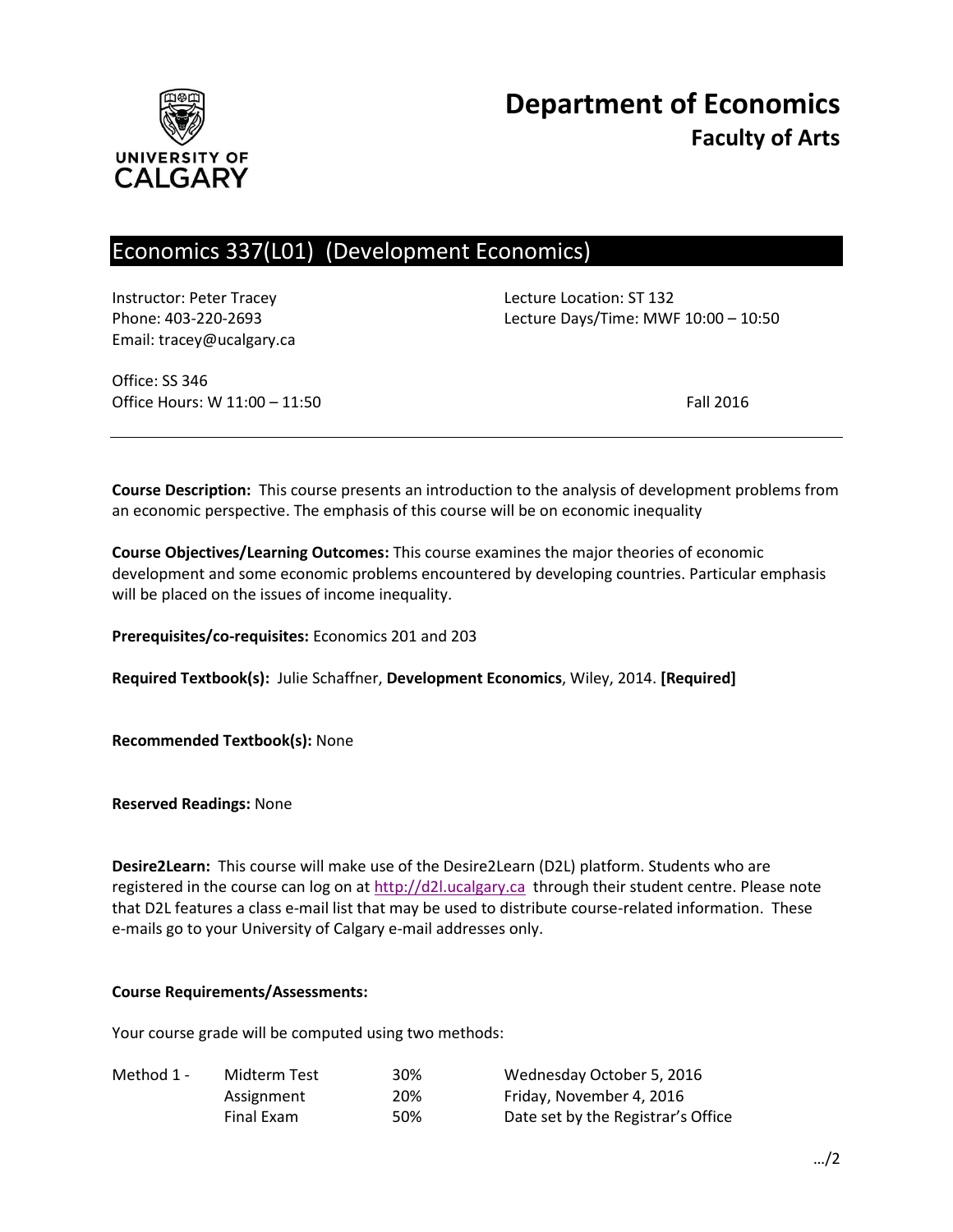| Method 2 - | Assignment | 20% | Friday, November 4, 2016           |
|------------|------------|-----|------------------------------------|
|            | Final Exam | 80% | Date set by the Registrar's Office |

You will receive the higher of the grades computed using these two methods. In order to qualify for Method 2 of the Grading System students must write the Midterm exam. Students should be aware that no "make-up" midterms will be given. Any student, who finds it necessary to miss the midterm exam must notify the instructor in advance and produce a valid medical certificate, or other required documentation in order to have the weighting transferred to the final examination.

## **Grade Determination and Final Examination Details**

Department of Economics Criteria for Letter Grades. Economics professors use the following criteria when assigning letter grades:

| Grade        | Grade | Description                                              | Grade        | Grade       | Description                                                 |
|--------------|-------|----------------------------------------------------------|--------------|-------------|-------------------------------------------------------------|
|              | Point |                                                          |              | Point       |                                                             |
|              | Value |                                                          |              | Value       |                                                             |
| A+           | 4.00  | Outstanding                                              | $C+$         | 2.30        |                                                             |
| A            | 4.00  | Excellent-superior performance,<br>showing-comprehensive | $\mathsf{C}$ | 2.00        | Satisfactory - basic understanding of<br>the subject matter |
|              |       | understanding of subject matter                          |              |             |                                                             |
| A-           | 3.70  |                                                          | $C-$         | 1.70        | Receipt of a grade point average of                         |
|              |       |                                                          |              |             | 1.70 may not be sufficient for                              |
|              |       |                                                          |              |             | promotion or graduation. (See                               |
|              |       |                                                          |              |             | individual undergraduate faculty                            |
|              |       |                                                          |              |             | regulations.)                                               |
| $B+$         | 3.30  |                                                          | D+           | 1.00        |                                                             |
| <sub>B</sub> | 3.00  | Good - clearly above average                             | D            | 1.00        | Minimal pass - marginal                                     |
|              |       | performance with knowledge of                            |              |             | performance; generally insufficient                         |
|              |       | subject matter generally                                 |              |             | preparation for subsequent courses                          |
|              |       | complete.                                                |              |             | in the same subject.                                        |
| $B -$        | 2.70  |                                                          | F            | $\mathbf 0$ | Fail - unsatisfactory performance or                        |
|              |       |                                                          |              |             | failure to meet course requirements                         |
|              |       |                                                          |              | $\Omega$    | Incomplete - unsatisfactory (effective<br>January 2007)     |

## **Grading Scale**

| A+ | $97 - 100$ | B     | $79 - 83$ | $C-$ | $60 - 65$ |
|----|------------|-------|-----------|------|-----------|
| Α  | $92 - 96$  | $B -$ | 76 - 78   | D+   | $55 - 59$ |
| А- | $89 - 91$  | $C+$  | $73 - 75$ |      | $50 - 54$ |
| B+ | 84 - 88    |       | $66 - 72$ |      | $0 - 49$  |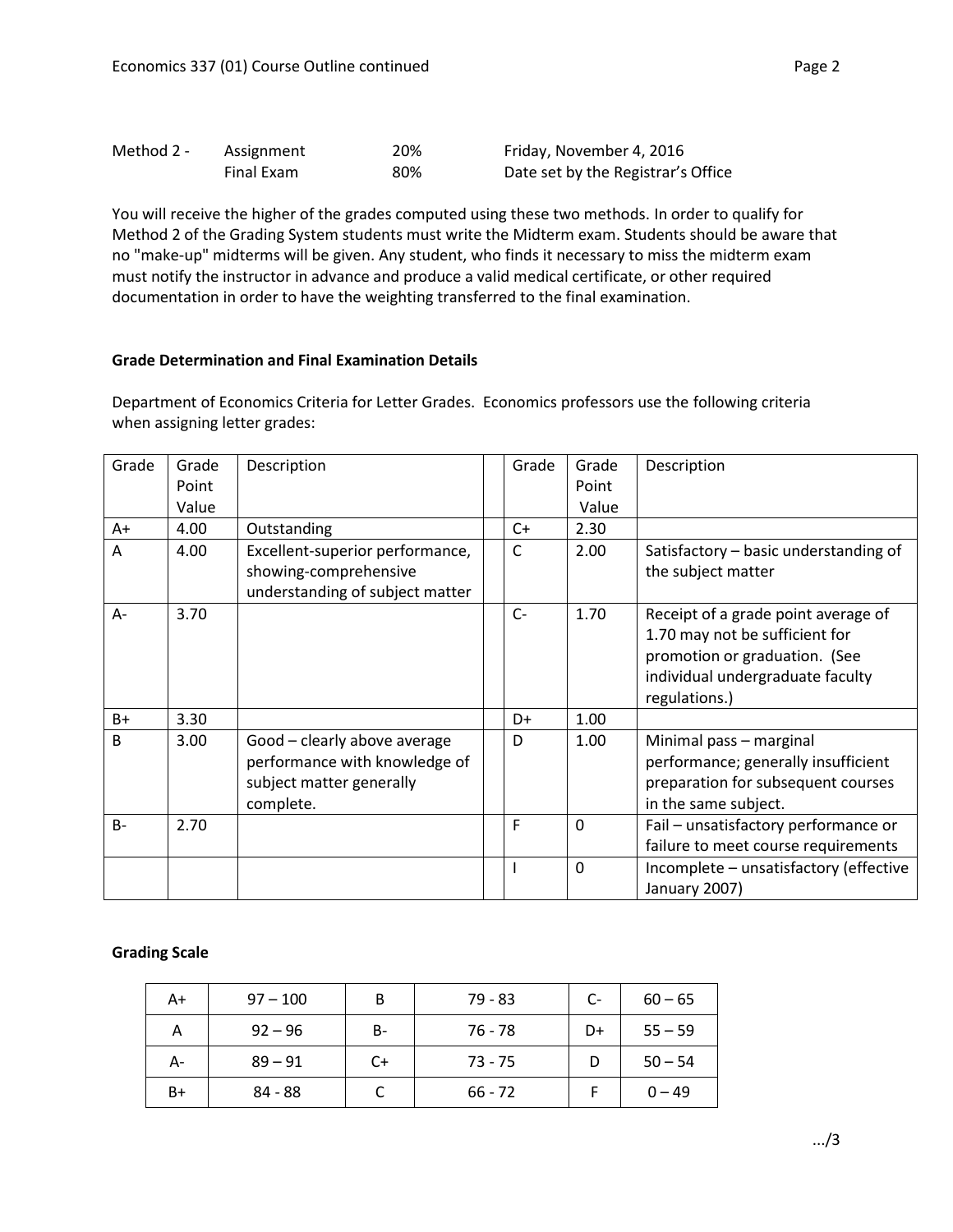A passing grade on any particular component of the course is not required for a student to pass the course as a whole.

There will be a Registrar scheduled final examination, held in a classroom. It will last for 2 hours. Nonprogrammable calculators WILL be allowed during the writing of the test and the final examination.

Tests and exams Will contain multiple choice questions. They may also contain problems and essay style questions.

## **Reappraisal of Grades**

## **For reappraisal of graded term work, see Calendar I.2 <http://www.ucalgary.ca/pubs/calendar/current/i-2.html>**

# **For reappraisal of final grade, see Calendar I.3**

**<http://www.ucalgary.ca/pubs/calendar/current/i-3.html>**

A student who feels that a piece of graded term work (e.g., term paper, essay, test) has been unfairly graded, may have the work re-graded as follows. The student shall discuss the work with the instructor within 7 days of being notified about the mark or of the item's return to the class; no reappraisal of term work is permitted after the 7 days. If not satisfied, the student shall immediately take the matter to the Head of the department offering the course, who will arrange for a reassessment of the work within the next 7 days. The reappraisal of term work may cause the grade to be raised, lowered, or to remain the same. If the student is not satisfied with the decision and wishes to appeal, the student shall address a letter of appeal to the Dean of the faculty offering the course within 7 days of the unfavourable decision. In the letter, the student must clearly and fully state the decision being appealed, the grounds for appeal, and the remedies being sought, along with any special circumstances that warrant an appeal of the reappraisal. The student should include as much written documentation as possible.

## **Plagiarism and Other Academic Misconduct**

Intellectual honesty is the cornerstone of the development and acquisition of knowledge and requires that the contribution of others be acknowledged. Consequently, plagiarism or cheating on any assignment is regarded as an extremely serious academic offense. Plagiarism involves submitting or presenting work in a course as if it were the student's own work done expressly for that particular course when, in fact, it is not. Students should examine sections of the University Calendar that present a Statement of Intellectual Honesty and definitions and penalties associated with Plagiarism/Cheating/Other Academic Misconduct, [http://www.ucalgary.ca/pubs/calendar/current/k-](http://www.ucalgary.ca/pubs/calendar/current/k-2.html)[2.html](http://www.ucalgary.ca/pubs/calendar/current/k-2.html)

## **Academic Accommodation**

Students seeking an accommodation based on disability or medical concerns should contact Student Accessibility Services; SAS will process the request and issue letters of accommodation to instructors. For additional information on support services and accommodations for students with disabilities Visit [www.ucalgary.ca/access/.](http://www.ucalgary.ca/access/)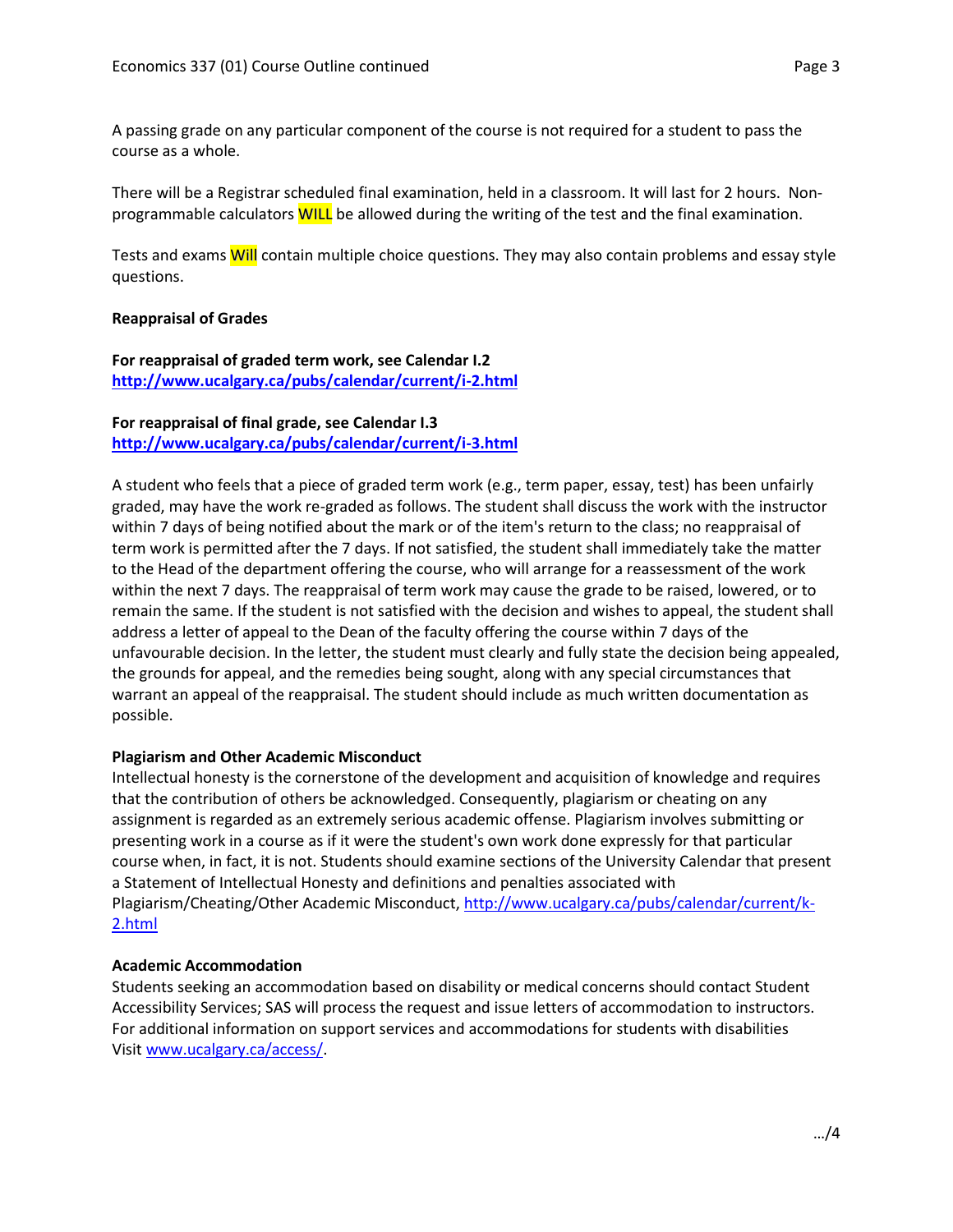Students who require an accommodation in relation to their coursework based on a protected ground other than disability should communicate this need in writing to their Instructor. The full policy on Student Accommodations is available at [http://www.ucalgary.ca/policies/files/policies/student](http://www.ucalgary.ca/policies/files/policies/student-accommodation-policy.pdf)[accommodation-policy.pdf](http://www.ucalgary.ca/policies/files/policies/student-accommodation-policy.pdf)

#### **Absence from a Quiz/Test/Exam**

THERE WILL BE NO MAKEUP OR DEFERRED QUIZZES/TESTS/EXAMS under any circumstances, nor may the quizzes/tests/exams be written early. Students unable to write the quizzes/tests/exams because of documented illness, family emergency, religious observance, or university-sanctioned event will have the weight shifted to the final examination; otherwise a grade of zero will be assigned. If a student cannot write their final exam on the date assigned by the Registrar's Office, they need to apply for a deferred exam [www.ucalgary.ca/registrar/exams/deferred\\_final](http://www.ucalgary.ca/registrar/exams/deferred_final) Under no circumstance will this be accommodated by the department.

#### **Notes:**

- 1. Students should be aware of the academic regulations outlined in The University of Calgary Calendar.
- 2. Examinations will not be given prior to the scheduled date.
- 3 **Students will not be given extra time to complete the midterm test and the final exam.**
- 4. **If numerical questions appear on the midterm test and the final exam, they require numerical answers.**
- 5. **The classroom is a No-cell-phone-zone. The use of cell phones for any purpose in class is prohibited. Computers may only be used for note-taking purposes.**
- 6. **The test and the final exam must be written in ink. The assignment must be typed or written in ink. Writing in pencil is not allowed on the assignment, the midterm test, and the final exam.**
- 7. Students will be responsible for all material covered in class and in the textbook, unless the instructor states otherwise.
- 8. Please note that the following types of emails will receive no response: emails not addressed to anyone in particular; emails where the recipient's name is not spelled correctly; anonymous emails; emails which do not specify the course and section in which you are registered; and, emails involving questions that are specifically addressed on the course outline.